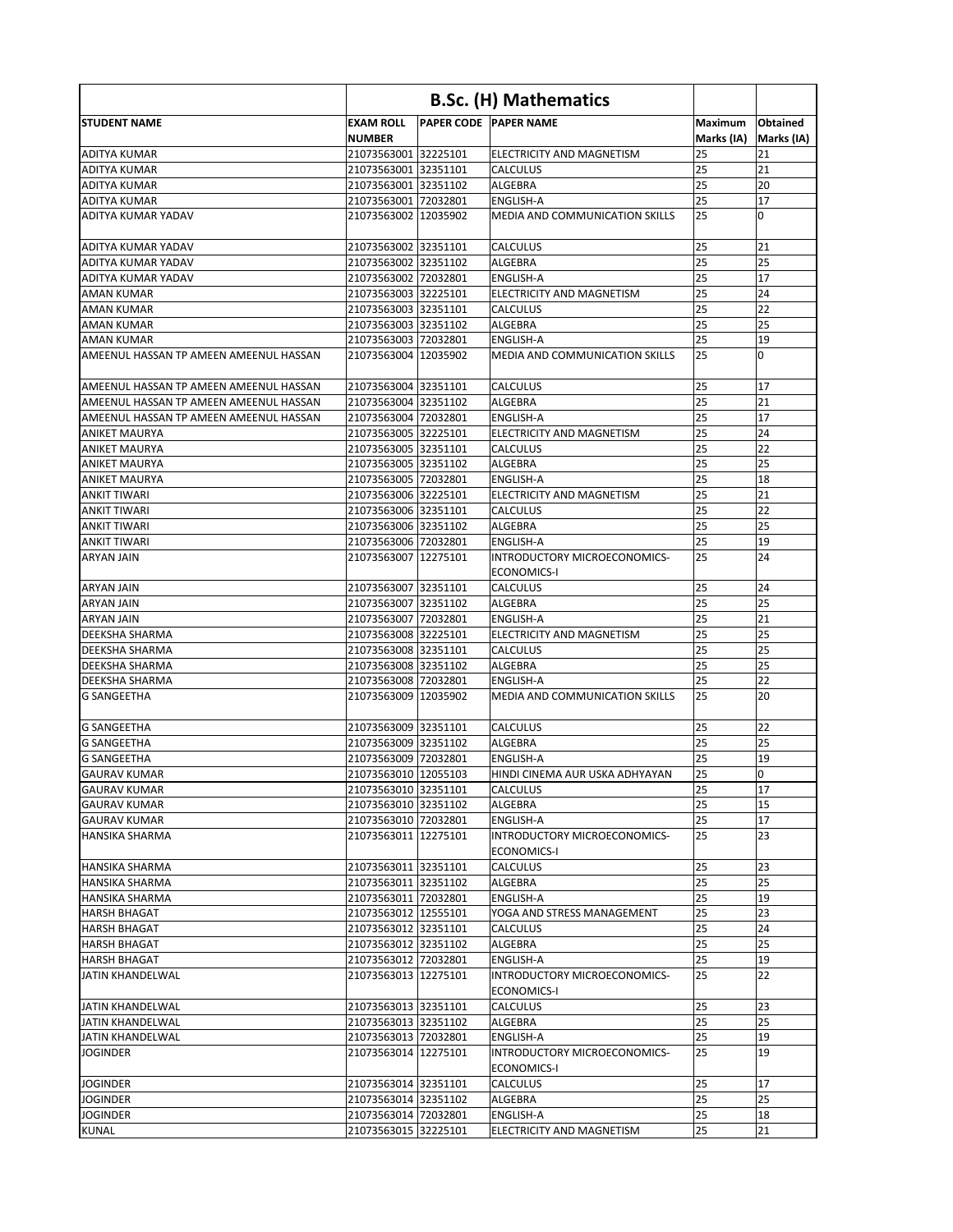| <b>KUNAL</b>          | 21073563015 32351101 | <b>CALCULUS</b>                       | 25 | 22 |
|-----------------------|----------------------|---------------------------------------|----|----|
|                       | 21073563015 32351102 |                                       | 25 |    |
| <b>KUNAL</b>          |                      | ALGEBRA                               |    | 25 |
| <b>KUNAL</b>          | 21073563015 72032801 | <b>ENGLISH-A</b>                      | 25 | 18 |
| <b>LOKESH</b>         | 21073563016 12275101 | INTRODUCTORY MICROECONOMICS-          | 25 | 14 |
|                       |                      | <b>ECONOMICS-I</b>                    |    |    |
| LOKESH                | 21073563016 32351101 | <b>CALCULUS</b>                       | 25 | 21 |
| LOKESH                | 21073563016 32351102 | ALGEBRA                               | 25 | 15 |
| LOKESH                | 21073563016 72032801 | <b>ENGLISH-A</b>                      | 25 | 17 |
| <b>MANSI SHARMA</b>   | 21073563017 12315110 | DELHI THROUGH THE AGES: THE MAKING 25 |    | 22 |
|                       |                      |                                       |    |    |
|                       |                      | OF ITS EARLY MODERN HISTORY           |    |    |
|                       |                      |                                       |    |    |
| MANSI SHARMA          | 21073563017 32351101 | <b>CALCULUS</b>                       | 25 | 23 |
| <b>MANSI SHARMA</b>   | 21073563017 32351102 | ALGEBRA                               | 25 | 25 |
| <b>MANSI SHARMA</b>   | 21073563017 72032801 | <b>ENGLISH-A</b>                      | 25 | 20 |
| <b>MIRANSH GULATI</b> | 21073563018 12275101 | INTRODUCTORY MICROECONOMICS-          | 25 | 25 |
|                       |                      | <b>ECONOMICS-I</b>                    |    |    |
| <b>MIRANSH GULATI</b> | 21073563018 32351101 | <b>CALCULUS</b>                       | 25 | 24 |
| <b>MIRANSH GULATI</b> | 21073563018 32351102 | <b>ALGEBRA</b>                        | 25 | 25 |
| <b>MIRANSH GULATI</b> | 21073563018 72032801 | <b>ENGLISH-A</b>                      | 25 | 21 |
|                       |                      |                                       |    |    |
| MUMINUL HOQUE LASKAR  | 21073563019 32225101 | ELECTRICITY AND MAGNETISM             | 25 | 21 |
| MUMINUL HOQUE LASKAR  | 21073563019 32351101 | <b>CALCULUS</b>                       | 25 | 24 |
| MUMINUL HOQUE LASKAR  | 21073563019 32351102 | <b>ALGEBRA</b>                        | 25 | 25 |
| MUMINUL HOQUE LASKAR  | 21073563019 72032801 | <b>ENGLISH-A</b>                      | 25 | 18 |
| <b>NAMAN BHATT</b>    | 21073563020 32225101 | ELECTRICITY AND MAGNETISM             | 25 | 22 |
| <b>NAMAN BHATT</b>    | 21073563020 32351101 | <b>CALCULUS</b>                       | 25 | 22 |
| <b>NAMAN BHATT</b>    | 21073563020 32351102 | <b>ALGEBRA</b>                        | 25 | 25 |
| <b>NAMAN BHATT</b>    | 21073563020 72032801 | ENGLISH-A                             | 25 | 19 |
| <b>NIKHIL RAJ</b>     | 21073563021 32225101 | ELECTRICITY AND MAGNETISM             | 25 | 24 |
|                       |                      |                                       | 25 | 23 |
| <b>NIKHIL RAJ</b>     | 21073563021 32351101 | <b>CALCULUS</b>                       |    |    |
| <b>NIKHIL RAJ</b>     | 21073563021 32351102 | <b>ALGEBRA</b>                        | 25 | 25 |
| <b>NIKHIL RAJ</b>     | 21073563021 72032801 | <b>ENGLISH-A</b>                      | 25 | 19 |
| <b>PANKAJ</b>         | 21073563022 12555101 | YOGA AND STRESS MANAGEMENT            | 25 | 23 |
| PANKAJ                | 21073563022 32351101 | <b>CALCULUS</b>                       | 25 | 23 |
| PANKAJ                | 21073563022 32351102 | <b>ALGEBRA</b>                        | 25 | 25 |
| PANKAJ                | 21073563022 72032801 | <b>ENGLISH-A</b>                      | 25 | 17 |
| POOJA MISHRA          | 21073563023 32225101 | ELECTRICITY AND MAGNETISM             | 25 | 22 |
| POOJA MISHRA          | 21073563023 32351101 | <b>CALCULUS</b>                       | 25 | 22 |
| POOJA MISHRA          | 21073563023 32351102 | <b>ALGEBRA</b>                        | 25 | 25 |
| POOJA MISHRA          |                      |                                       | 25 | 18 |
|                       | 21073563023 72032801 | <b>ENGLISH-A</b>                      |    |    |
| POONAM KUMARI         | 21073563024 32225101 | ELECTRICITY AND MAGNETISM             | 25 | 24 |
| POONAM KUMARI         | 21073563024 32351101 | <b>CALCULUS</b>                       | 25 | 23 |
| POONAM KUMARI         | 21073563024 32351102 | ALGEBRA                               | 25 | 25 |
| POONAM KUMARI         | 21073563024 72032801 | <b>ENGLISH-A</b>                      | 25 | 18 |
| <b>PRASHANT SAINI</b> | 21073563025 32225101 | ELECTRICITY AND MAGNETISM             | 25 | 24 |
| <b>PRASHANT SAINI</b> | 21073563025 32351101 | <b>CALCULUS</b>                       | 25 | 25 |
| <b>PRASHANT SAINI</b> | 21073563025 32351102 | <b>ALGEBRA</b>                        | 25 | 25 |
| <b>PRASHANT SAINI</b> | 21073563025 72032801 | <b>ENGLISH-A</b>                      | 25 | 21 |
| <b>PRATYUSH ANAND</b> | 21073563026 32225101 | ELECTRICITY AND MAGNETISM             | 25 | 21 |
| <b>PRATYUSH ANAND</b> | 21073563026 32351101 | <b>CALCULUS</b>                       | 25 | 12 |
| <b>PRATYUSH ANAND</b> | 21073563026 32351102 | <b>ALGEBRA</b>                        | 25 | 15 |
|                       |                      |                                       | 25 |    |
| <b>PRATYUSH ANAND</b> | 21073563026 72032801 | <b>ENGLISH-A</b>                      |    | 18 |
| <b>RAHUL RAJAK</b>    | 21073563027 32225101 | ELECTRICITY AND MAGNETISM             | 25 | 25 |
| <b>RAHUL RAJAK</b>    | 21073563027 32351101 | <b>CALCULUS</b>                       | 25 | 22 |
| <b>RAHUL RAJAK</b>    | 21073563027 32351102 | ALGEBRA                               | 25 | 25 |
| <b>RAHUL RAJAK</b>    | 21073563027 72032801 | <b>ENGLISH-A</b>                      | 25 | 18 |
| <b>RAJ SINGH</b>      | 21073563028 12555101 | YOGA AND STRESS MANAGEMENT            | 25 | 22 |
| <b>RAJ SINGH</b>      | 21073563028 32351101 | <b>CALCULUS</b>                       | 25 | 22 |
| <b>RAJ SINGH</b>      | 21073563028 32351102 | <b>ALGEBRA</b>                        | 25 | 25 |
| <b>RAJ SINGH</b>      | 21073563028 72032801 | ENGLISH-A                             | 25 | 18 |
| <b>ROUNAK CHAUHAN</b> | 21073563029 12275101 | INTRODUCTORY MICROECONOMICS-          | 25 | 15 |
|                       |                      | <b>ECONOMICS-I</b>                    |    |    |
|                       |                      |                                       |    |    |
| IROUNAK CHAUHAN       | 21073563029 32351101 | <b>CALCULUS</b>                       | 25 | 23 |
| ROUNAK CHAUHAN        | 21073563029 32351102 | <b>ALGEBRA</b>                        | 25 | 25 |
| ROUNAK CHAUHAN        | 21073563029 72032801 | <b>ENGLISH-A</b>                      | 25 | 16 |
| <b>SACHIN KUMAR</b>   | 21073563030 32225101 | ELECTRICITY AND MAGNETISM             | 25 | 25 |
| <b>SACHIN KUMAR</b>   | 21073563030 32351101 | <b>CALCULUS</b>                       | 25 | 23 |
| <b>SACHIN KUMAR</b>   | 21073563030 32351102 | ALGEBRA                               | 25 | 25 |
| <b>SACHIN KUMAR</b>   | 21073563030 72032801 | ENGLISH-A                             | 25 | 18 |